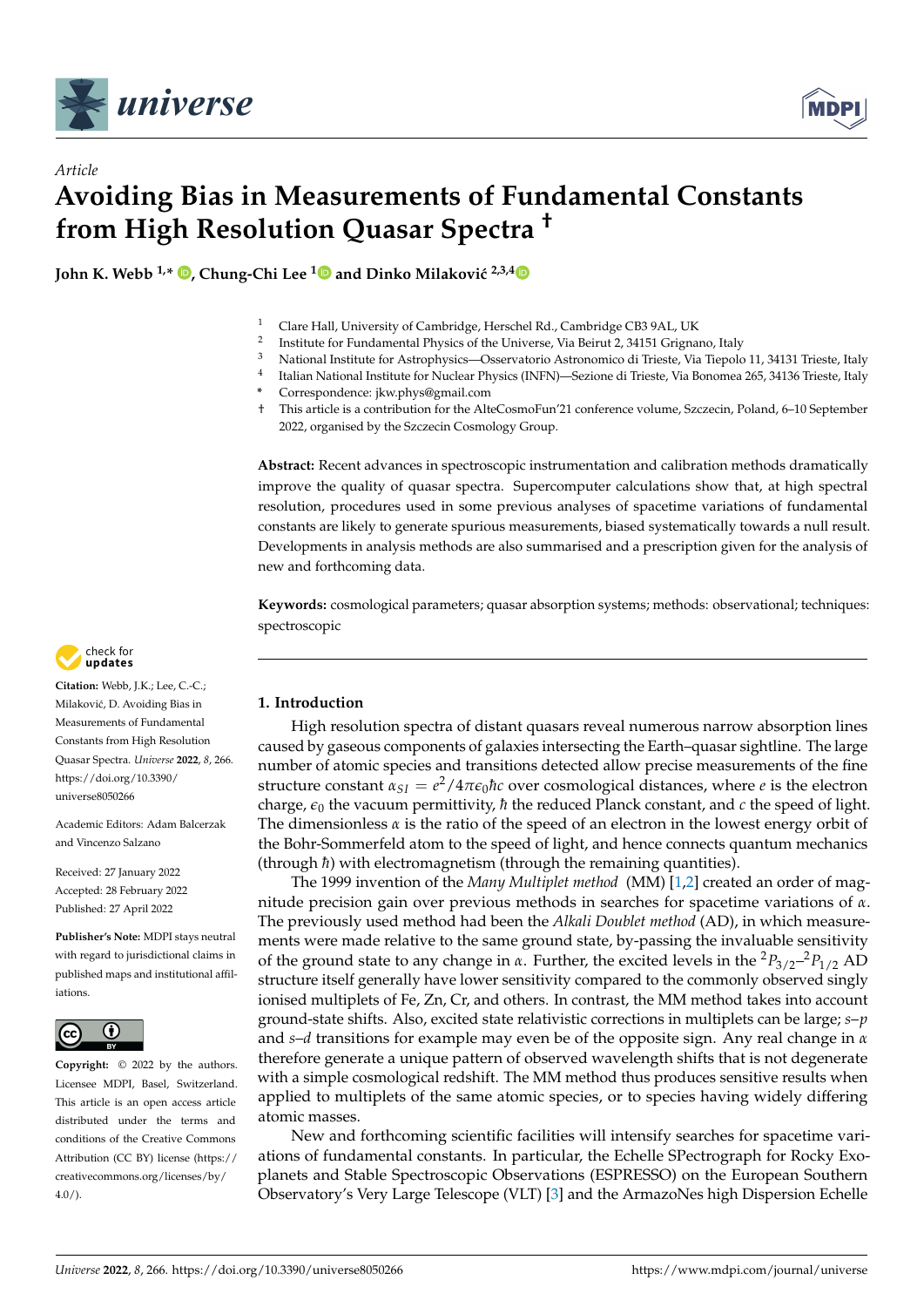Spectrograph (ANDES, formally named HIRES) on the forthcoming Extremely Large Tele-scope (ELT) e.g., [\[4,](#page-13-3)[5\]](#page-13-4) will play important roles in this field of research. As the data quality and quantity increase, it becomes all-important to ensure that analysis techniques produce fully unbiased and optimal estimates. Here we summarise recent methodological advances facilitating these things and to scrutinise assumptions made and procedures used in previously published analyses that can produce bias. The remainder of this paper is composed as follows: Sections [2](#page-1-0) and [3](#page-1-1) summarise several recent advances in the varying *α* field. Section [4](#page-4-0) presents some new calculations showing that "blinding" methods, as used in some published measurements, generate measurement bias. Section [5](#page-12-0) gives a précis of the do's and don'ts when analysing high quality absorption spectra.

### <span id="page-1-0"></span>**2. Wavelength Calibration**

Measuring *α* requires the wavelength scale of the astronomical spectrum to be established with high fidelity. For example, a change of  $\Delta \alpha / \alpha \equiv (\alpha_z - \alpha_0) / \alpha_0 = 1 \times 10^{-6}$  gives rise to a relative shift in the wavelength of Fe II 2383 of approximately  $\Delta\lambda/\lambda=1\times10^{-7}$ . For echelle spectrographs such as UVES on the VLT, the standard wavelength reference is established by imaging the spectrum of a ThAr arc lamp. A comparison between ThAr wavelength calibrated data and the solar spectrum (as first done by [\[6\]](#page-13-5)), revealed the presence of long-range wavelength scale distortions with amplitudes as large as  $\Delta\lambda/\lambda=1\times10^{-5}.$  It was initially thought that distortions this large could potentially spoil fundamental constant measurements [\[7](#page-13-6)[,8\]](#page-13-7), although subsequent analyses showed that such distortions can be modelled and associated uncertainties on ∆*α*/*α* allowed for (see [\[9\]](#page-13-8) and Appendix B9 of [\[10\]](#page-13-9)).

The new generation of astronomical spectrographs aims to avoid the long-range distortions seen in some ThAr calibrated spectra altogether. Laser Frequency Comb technology (LFC, [\[11–](#page-13-10)[13\]](#page-13-11)) or Fabry-Perót etalons (FP) combined with ThAr can provide wavelength calibration with accuracy of the order  $\Delta\lambda/\lambda = 1 \times 10^{-8}$  [\[14–](#page-13-12)[16\]](#page-13-13). Both of these advanced calibration sources are installed on the High Accuracy Radial-velocity Planet Searcher (HARPS, [\[17\]](#page-13-14)) and ESPRESSO. One current difficulty is that none of the currently available astronomical LFCs provide wavelength calibration below 5000 Å. Wavelengths below this cut-off are currently calibrated by simultaneously imaging both ThAr and FP spectra. The ThAr + FP combination provides lower accuracy than LFCs. Since the spectral region below 5000 Å is generally very important for ∆*α*/*α* measurements and since, this important problem is yet to be solved, raising significant problems not only for varying constant measurements but also for redshift drift projects.

Another important concern that must be addressed in future high-precision spectroscopy is that using an LFC or ThAr+FP may not be sufficient to remove all systematic effects related to wavelength calibration. A comparison of two independent LFCs used simultaneously on HARPS revealed an unexpected offset in the zero-points of their wavelength calibrations of  $\Delta\lambda/\lambda = 1.5 \times 10^{-9}$  [\[14,](#page-13-12)[15\]](#page-13-15). Although this is a very small effect, combining observations calibrated using either two different LFCs or a single LFC that has been modified in some way between two observations should be carefully performed.

# <span id="page-1-1"></span>**3. Absorption Profile Modelling**

#### *3.1. VPFIT and AI-VPFIT*

VPFIT [\[18\]](#page-13-16) is a non-linear least squares code for modelling high resolution absorption spectra that has been developed over a number of years [\[18,](#page-13-16)[19\]](#page-13-17) and it forms the core of our procedures. The theoretical background on which VPFIT is based, plus some recent enhancements, are described in [\[10](#page-13-9)[,20\]](#page-13-18). Throughout VPFIT's development, considerable effort has gone into ensuring high precision internal calculations. It has a comprehensive online user guide, updated frequently [\[21\]](#page-13-19). The ever-increasing quality of high resolution spectroscopic data requires extremely careful treatment of every aspect of profile calculation and fitting. Some of the studies carried out in this context are: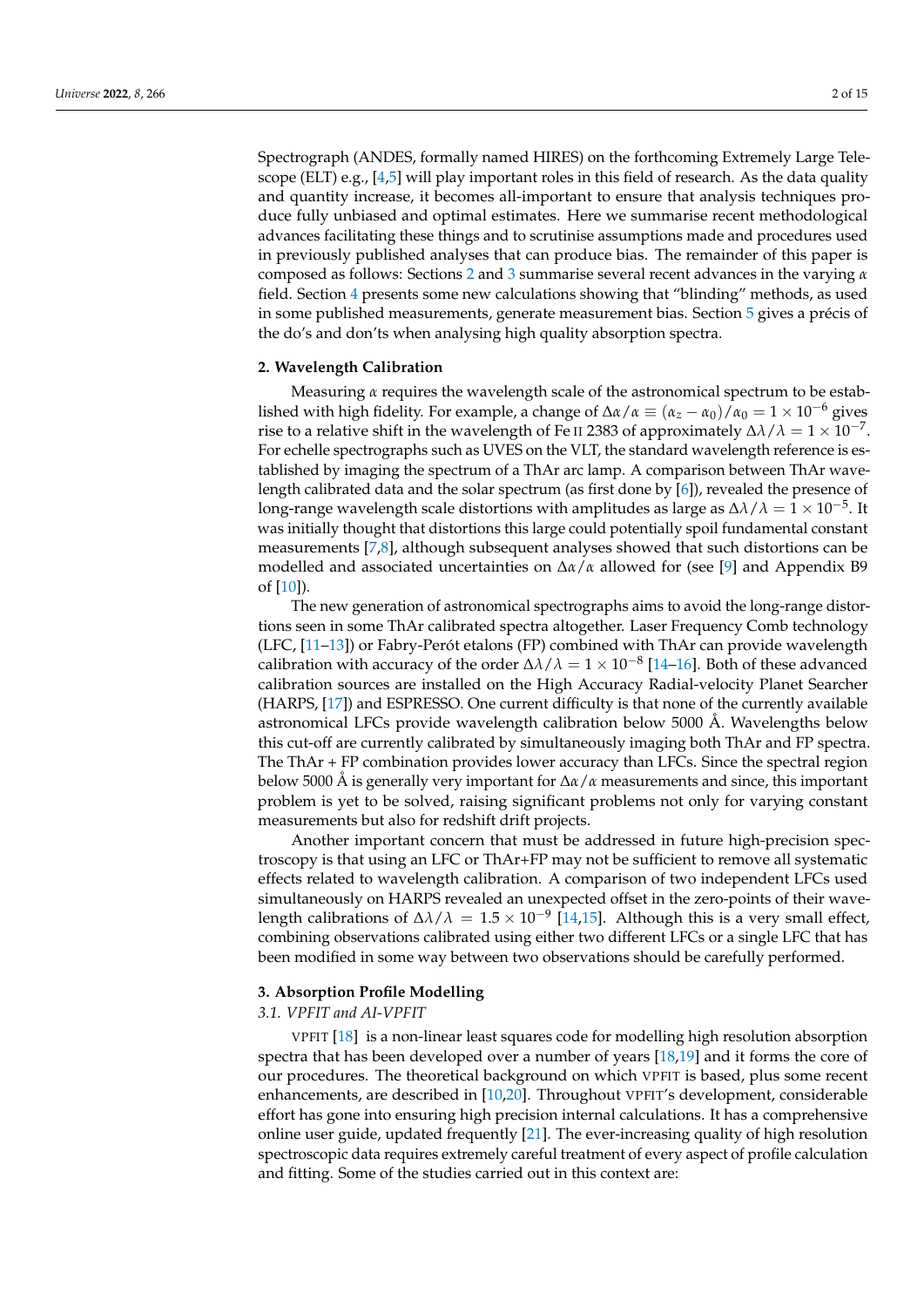- 1. The Voigt profile 2-level atom approximation is good enough, even at very high spectral signal to noise, for non-damped column densities i.e.,  $\log N \le 20$  [\[22\]](#page-13-20).
- 2. Voigt function  $H(a, u)$  look-up tables must be sufficiently high resolution in the relevant parameter (*u*) to render non-linear effects negligible. Interpolation within those tables must also be sufficiently precise [\[10\]](#page-13-9).
- 3. It is most important to allow for non-linearity in the Voigt profile shape by computing model Voigt profiles in extremely fine bins [\[19\]](#page-13-17).
- 4. As far as possible, any blends/interlopers must be allowed for, whether they arise in identified species or not. Failure to do can significantly increase the measurement error and bias individual measurements [\[23\]](#page-13-21).
- 5. Fitting region selection is important. If line wings/continuum regions are truncated, best-fit models for ∆*α*/*α* exhibit an unnecessarily large scatter [\[24\]](#page-13-22).
- 6. Voigt function derivatives must be accurate  $[10,20]$  $[10,20]$ . The Hessian is derived from the derivatives of  $H(a, u)$ , the inverse of which provides parameter uncertainties. The Hessian, of course, determines parameter search directions.
- 7. How to select a "final" absorption system model, given non-uniqueness and alternative information criteria? [\[25\]](#page-13-23).
- 8. Absorption line broadening: models must include temperature as a free parameter and should not be assumed to be *turbulent* [\[26,](#page-13-24)[27\]](#page-13-25).
- 9. Using the correct instrumental profile for model calculations is important [\[14\]](#page-13-12).
- 10. All spectral regions used in the measurement must be carefully checked for potential contaminating atmospheric features [\[28\]](#page-14-0).

Using VPFIT involves human decision making and the final results obtained can depend on that human input [\[25\]](#page-13-23). Whilst this has negligible consequences for many applications, measurements of fundamental constants at high redshift push the limits of the data and are more susceptible to small systematic errors or biases than other less challenging measurements. Measurements of ∆*α*/*α* thus motivate full automation in which all human input is avoided and all potential bias removed. Artificial Intelligence methods were first applied to this problem in [\[29](#page-14-1)[,30\]](#page-14-2) (GVPFIT) and significantly extended in [\[23\]](#page-13-21) (AI-VPFIT). The advantages in avoiding human decision making are achieving objectivity, reproducibility, and the ability to explore multiple models to the same absorption system. These advantages turn out to be crucial for measurements of fundamental constants. The calculations reported in the following sections make use of both VPFIT and AI-VPFIT.

# *3.2. Information Criterion or χ* 2 *ν to Select Models?*

In selecting a single best-fit model for an absorption complex, many previous measurements have made use of a simple normalised  $\chi^2$  approach, accepting a model once  $\chi^2_\nu$ is "sufficiently" close to unity,

$$
\chi_{\nu}^{2} = \frac{1}{\nu} \sum_{i=1}^{n_d} \left( \frac{d_i - f_i}{\sigma_i^{2}} \right)^{2}
$$
 (1)

where  $d_i$  is the spectral data array,  $f_i$  is the model,  $\sigma_i$  is the spectral error array,  $n_d$  is the number of data points, and the number of degrees of freedom  $\nu = n_d - n_p$ , where  $n_p$  is the total number of free parameters in the model. Alternatively, one can use an *information criterion* (IC) to select models, the general form of which is

<span id="page-2-0"></span>
$$
IC = \chi^2 + \mathcal{P}(n_p, n_d)
$$
 (2)

where  $\chi^2 = \nu \chi^2_{\nu}$  and  $\mathcal{P}(n_p, n_d)$  is a penalty factor that increases with increasing number of model parameters. An IC applies a "principle of parsimony", balancing parameter variance with model bias. The application of ICs in astrophysics has been discussed by [\[31,](#page-14-3)[32\]](#page-14-4) and a comprehensive treatise is given in [\[33\]](#page-14-5). Problems associated with noise characteristics in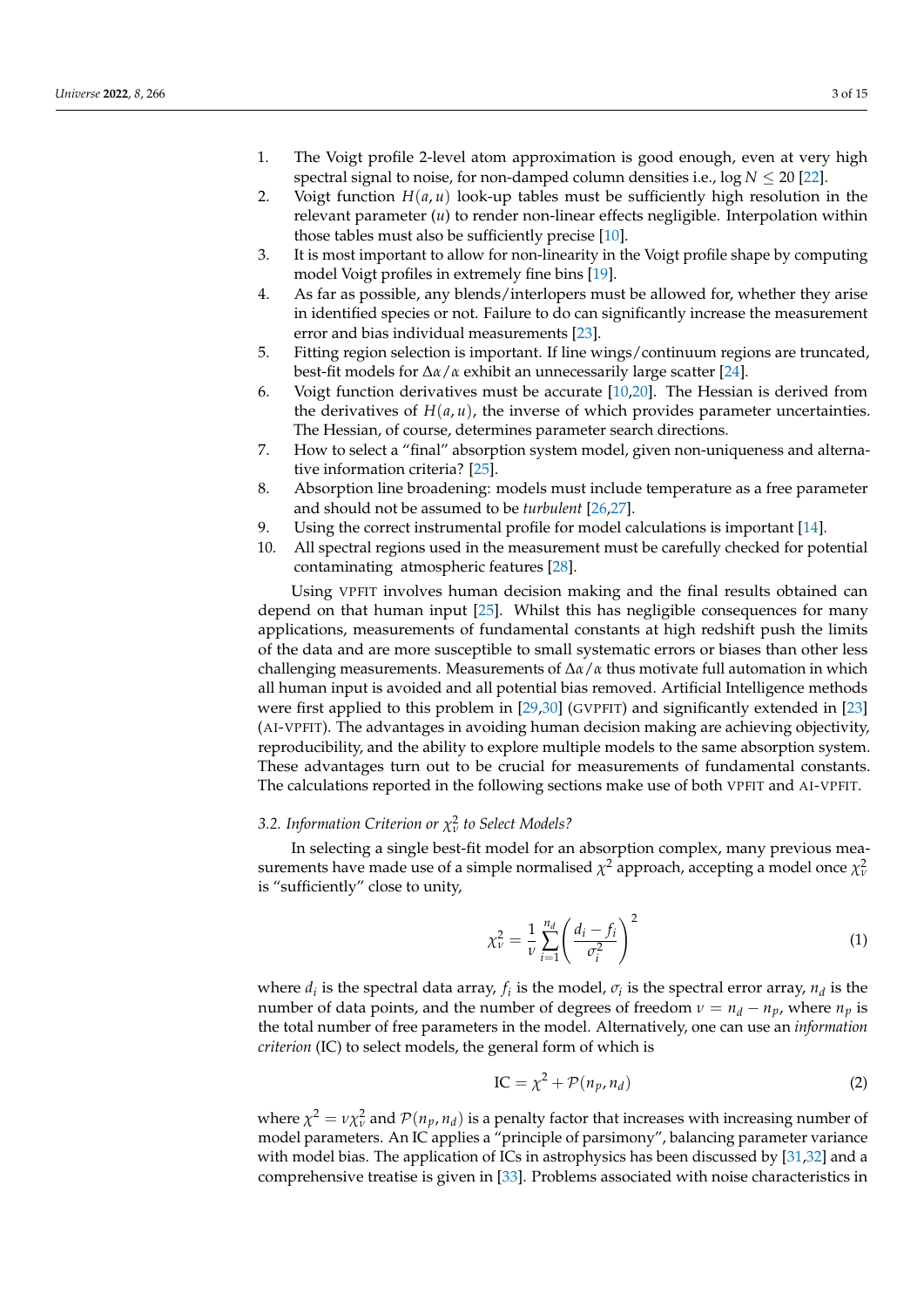calculating ICs are discussed in [\[34\]](#page-14-6). Employing an IC allows an optimal number of model parameters to be identified in an objective and reproducible way [\[35\]](#page-14-7).

Using an asymptotic  $\chi^2_\nu$  as a means of deciding how many model parameters to use requires the user to choose a maximum acceptable value for  $\chi^2_{\nu}$ . This in itself is not particularly disadvantageous because one can formalise the problem through the *relationship between*  $\chi^2_\nu$  and its probability distribution, hence defining an acceptance probability rather than a numerical value of  $\chi^2_{\nu}$  for model selection. However, in practice it is generally difficult to obtain  $\sigma_i$  accurately, so  $\chi^2$  itself is only approximate. The difficulties in accurately estimating the spectral error array are well known and have been discussed in the section titled *Modifying the error arrays* in the RDGEN user guide [\[18\]](#page-13-16).

For the reasons outlined above, in the context of ∆*α*/*α* at least, it is preferable to use an IC for model selection rather than  $\chi^2_{\nu}$ . However, using an IC raises a question: what is the optimal form of the penalty term  $\mathcal{P}(n_p, n_d)$  in Equation [\(2\)](#page-2-0)? This point has been studied in [\[35\]](#page-14-7), where three ICs are compared : the corrected Akaike Information Criterion AICc, the Bayesian Information Criterion BIC, and the Spectral Information Criterion SpIC. The latter is a new IC designed specifically for spectroscopy. All three ICs (there are others) perform in slightly different ways; AICc tends to over-fit the data, allowing too many free parameters, whilst the converse is true for BIC. SpIC appears to fall in the Goldilocks zone.

#### *3.3. Contributions to the ∆α*/*α Error Budget*

Fully understanding all potential contributions to the error budget, random and systematic, is of course a crucial aspect of assessing the reality of any deviation of ∆*α*/*α* from zero. Uncertainties associated with varying *α* measurements have been discussed in numerous papers, e.g., [\[36](#page-14-8)[,37\]](#page-14-9). Since our understanding of uncertainties has significantly improved since those studies, we list here possible sources of error and their attribution:

*Inherent uncertainties:*

- 1. Statistical error i.e., VPFIT covariance matrix error.
- 2. If turbulent broadening is used to model the system and if the true intrinsic broadening is *compound* (see Equation [\(3\)](#page-4-1)), a systematic error is introduced.
- 3. Absorption system model non-uniqueness error.
- 4. Continuum estimate error.

*Errors from astrophysical factors:*

5. Isotopic relative abundances.

*Errors associated with theoretical and experimental uncertainties:*

- 6. Q coefficient uncertainties (these bias towards ∆*α*/*α* = 0).
- 7. Oscillator strength uncertainties.
- 8. Laboratory wavelength uncertainties.

*Errors associated with data extraction or instrumental factors:*

- 9. Wavelength calibration error (for pre-LFC/FP data).
- 10. Bad pixels.
- 11. Flat-fielding errors.
- 12. Weak cosmic rays removal.
- 13. Significant point-spread function variations across the detector.

#### *3.4. Future Measurements Require Monte Carlo AI*

The recent application of AI methods (AI-VPFIT) provides full automation of modelling quasar absorption systems [\[23,](#page-13-21)[30\]](#page-14-2). Automation has allowed us to explore in detail how final best-fit models depend on the construction sequence and hence the extent to which model non-uniqueness contributes to the total ∆*α*/*α* error budget. Preliminary studies of this sort have been made recently and so far indicate that indeed ∆*α*/*α* measurements are impacted by the sequence in which models are developed. The inference is that, for any particular absorption system, it is difficult to properly assess the overall uncertainty on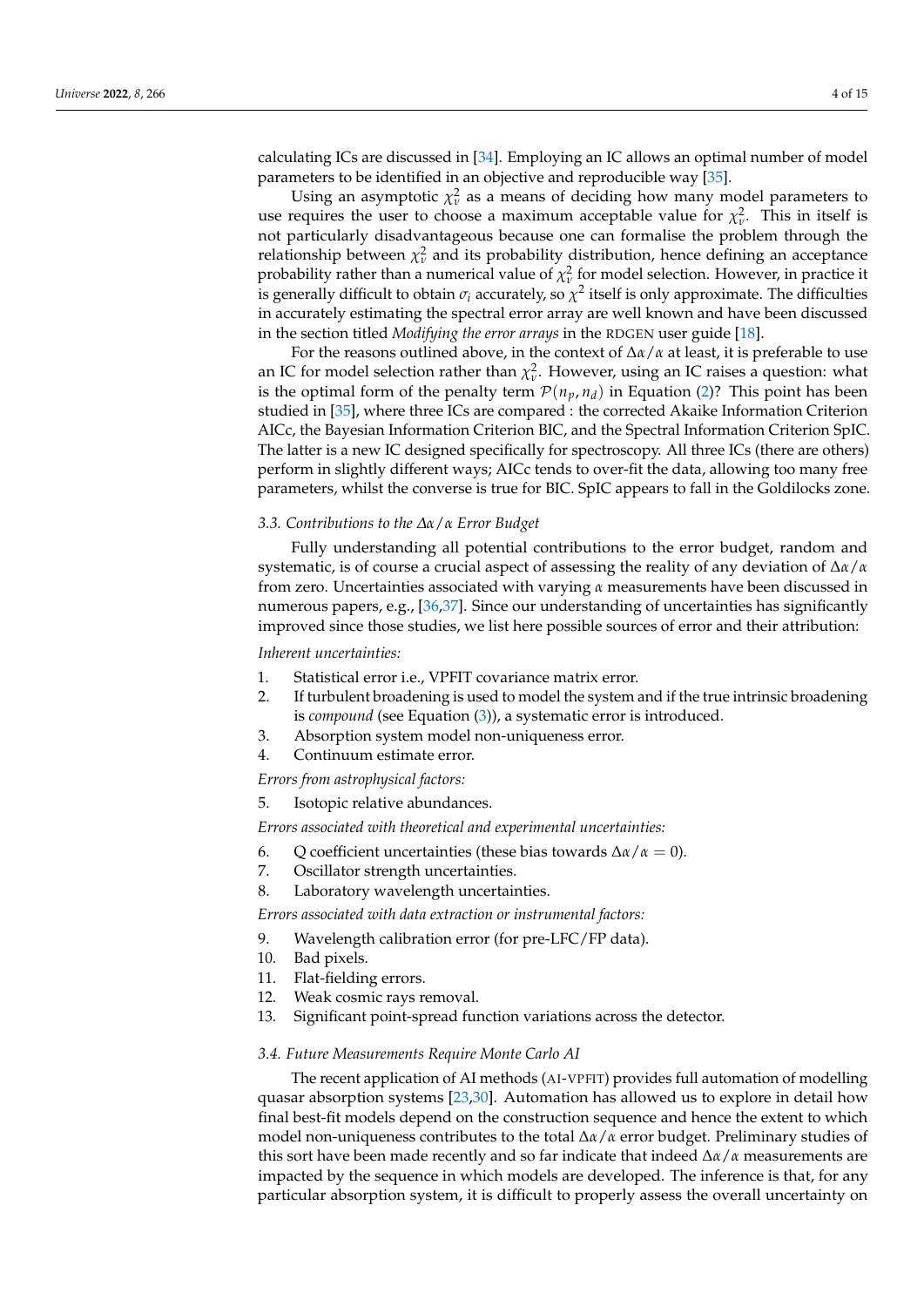∆*α*/*α unless* multiple models are produced, each one constructed differently (emulating the different approaches that would be taken by different human modellers). The contribution of non-uniqueness to the overall ∆*α*/*α* uncertainty budget can only be determined on a case by case basis because we now know that the degree of non-uniqueness differs from one absorption system to another [\[25\]](#page-13-23). In other words, it is necessary to form many models of each particular absorption system in order to quantify the intrinsic non-uniqueness behaviour and hence determine the overall uncertainty on ∆*α*/*α*.

#### <span id="page-4-0"></span>**4. Spectral Simulations and Distortion-Blinding**

The methods used to measure  $\Delta \alpha / \alpha$  must be entirely free of any bias. To that end, a "blinding" method has been used in several published measurements [\[38](#page-14-10)[–41\]](#page-14-11), employing the following steps. During the initial data reduction stages, long-range and intra-order distortions of the wavelength scale are applied to individual exposures. The individual distortions are designed to leave a non-zero ∆*α*/*α* in the final co-added spectrum. VPFIT is then used on that distorted spectrum, fixing ∆*α*/*α* to be zero. Once the final model has been obtained in this way, one final tweak of the model is carried out by fitting a non-distorted version of the spectrum, allowing the existing model parameters plus ∆*α*/*α* to vary freely. However, fixing ∆*α*/*α* = 0 corresponds to requiring that all restframe wavelengths involved in the initial absorption system modelling are precisely those measured in terrestrial laboratories. If the true value of ∆*α*/*α* is zero, the method just described should indeed be unbiased. However, if the true ∆*α*/*α* is *not* zero (and it is explicitly non-zero in the "blinded" data of [\[38](#page-14-10)[–41\]](#page-14-11)), forcing ∆*α*/*α* to be initially zero necessarily produces a flawed model. The final step of "switching on" ∆*α*/*α* as a free parameter may or may not subsequently be able to correct that flawed model. If it does not, the result is a systematically biased measurement. Notwithstanding the previous comments, it should be noted that the spectral resolution of the simulations in the analyses in this paper are far higher than in e.g., [\[38](#page-14-10)[–40\]](#page-14-12). At lower spectral resolution, fewer components are detected. This could mean that the level of bias is diluted. Further calculations are needed to answer this point. Irrespective of this, what is instead needed is a method that is fully unbiased, *no matter what* the true value of ∆*α*/*α* is. We next describe some preliminary simple spectral simulations to illustrate the concerns just expressed. To distinguish the sort of blinding described above from other potential blinding methods, we will refer to the method described above as "distortion-blinding".

#### <span id="page-4-2"></span>*4.1. Preliminary Illustration of How Distortion-Blinding + Turbulent Line Broadening Creates Bias*

A simulated spectrum of a single component absorption system is created, with seven transitions: Mg II 2796, 2803, Fe II 2344, 2374, 2383, 2586, 2600 Å. A spectral resolution of 2.10 km/s FWHM is used for the three transitions having *λobs* < 5120 Å and 2.05 km/s FWHM for the four transitions having *λobs* > 5540 Å. The pixel size and signal to noise per pixel were 0.4 km/s and 75. The spectral parameters correspond to those of the ESPRESSO spectrum in [\[41\]](#page-14-11). The absorption line parameter values used are similar to one component from the *zabs* = 1.15 system towards the quasar HE0515–4414. The upper panel of Table [1](#page-6-0) (labelled "Generating model") shows the actual absorption line parameters used to generate the simulated spectrum. For the purposes of this preliminary illustration, we use an extreme value of  $\Delta\alpha/\alpha = 10^{-4}$ , so that line shifts caused by the non-zero  $\Delta\alpha/\alpha$ are easily visible in the plotted data. A subset of the simulated spectral lines is illustrated in Figure [1.](#page-5-0) As Table [1](#page-6-0) shows, the simulated spectrum is generated using compound broadening i.e., line broadening comes from both turbulent and thermal contributions,

<span id="page-4-1"></span>
$$
b_{obs}^2 = b_{\text{turb}}^2 + \frac{2kT}{m} \tag{3}
$$

Having created the data, for the purposes of this illustration we first fit all lines simultaneously with VPFIT, using compound line broadening. ∆*α*/*α* is a free parameter throughout. No distortion-blinding is used. The second panel of Table [1](#page-6-0) (labelled "Fitting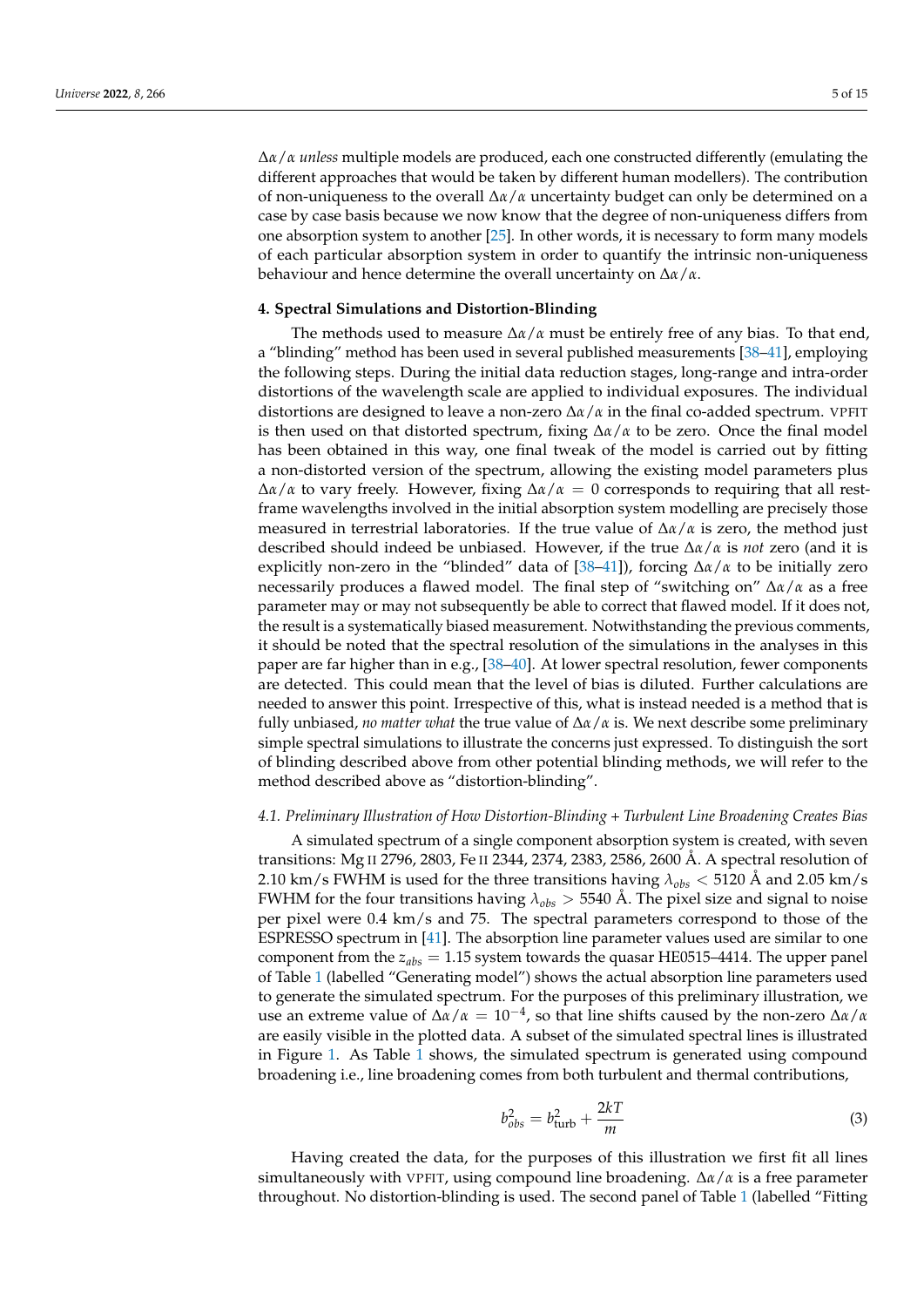(compound)") illustrates the measured parameter values and their uncertainties, showing, as expected, that only a single absorption component is required and that all parameters returned are consistent with the input values.

<span id="page-5-0"></span>

**Figure 1.** The data (black histogram) in this plot corresponds to the upper panel labelled "Generating model" in Table [1.](#page-6-0) The model (continuous red curve) corresponds to the middle panel labelled "Fitting (compound)". See Section [4.1.](#page-4-2)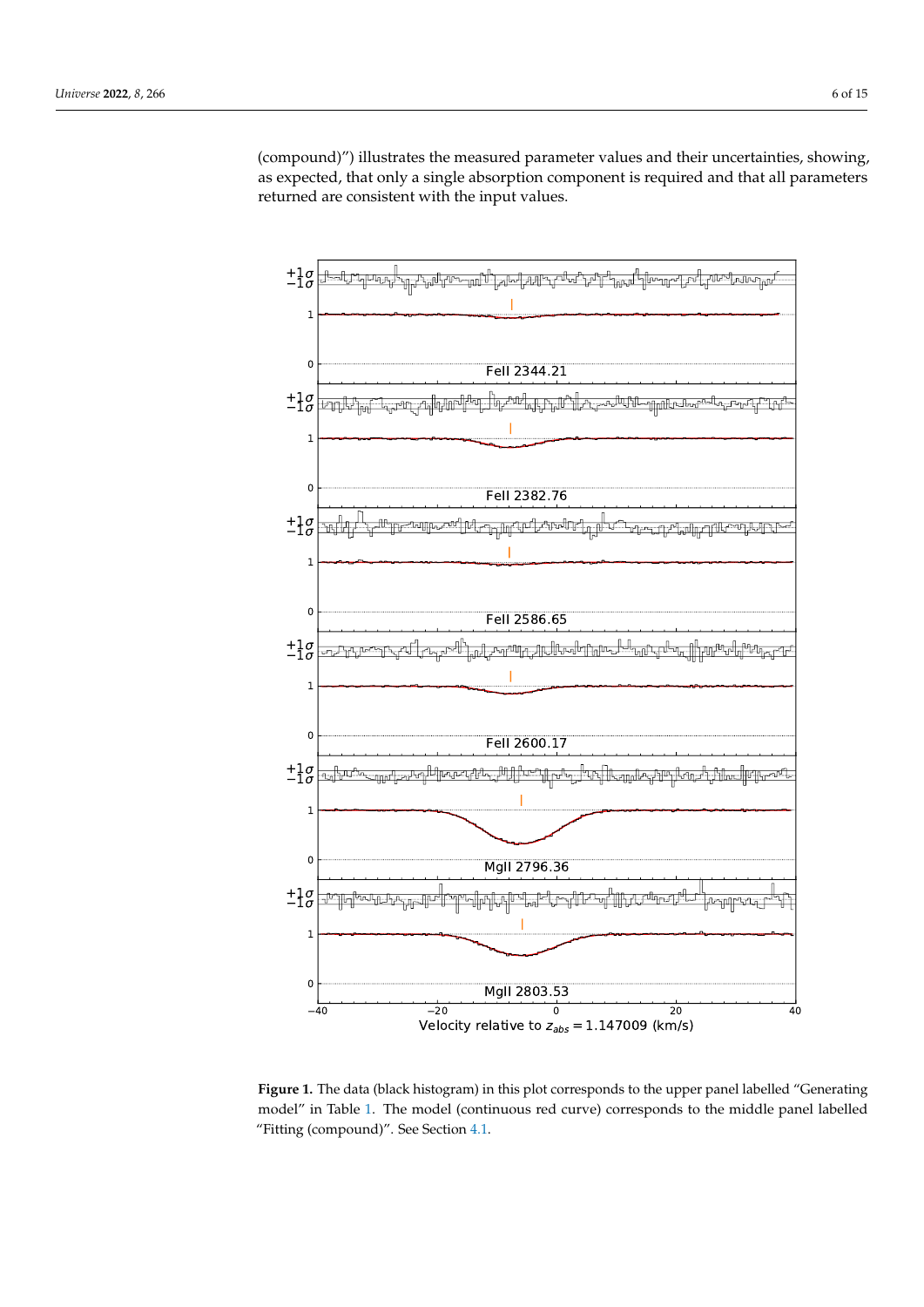<span id="page-6-0"></span>**Table 1.** Results obtained using VPFIT on a single component simulation. See Section [4.1](#page-4-2) for details.  $v = (z - z_0)c/(1 + z_0)$ , where  $z_0 = 1.1469691$  and *c* is the speed of light. In the lower panel, one of the Fe II components fell below the VPFIT detection limit, indicated in the log *N* column by "-". The negative velocities (*v*) for the turbulent case are a consequence of forcing  $\Delta \alpha / \alpha = 0$  (the true value is non-zero).

|                        | <b>Species</b>                              | log N                                              | $b_{turb}$ (km/s)                | $T(10^4 \text{ K})$      | $v$ (km/s)                                 | $\Delta \alpha / \alpha$ (10 <sup>-5</sup> ) |
|------------------------|---------------------------------------------|----------------------------------------------------|----------------------------------|--------------------------|--------------------------------------------|----------------------------------------------|
| Generating<br>model    | Mg II<br>Fe II                              | 12.500<br>12.000                                   | 3.87                             | 5.31                     | 0.000                                      | 10.0                                         |
| Fitting<br>(compound)  | Mg II<br>Fe II                              | 12.499 (0.002)<br>12.000 (0.007)                   | 3.70<br>(0.27)                   | 5.53<br>(0.34)           | 0.000<br>(0.028)                           | 10.1<br>(0.4)                                |
| Fitting<br>(turbulent) | Mg <sub>II</sub><br>Fe II<br>Mg II<br>Fe II | 12.493 (0.017)<br>10.682 (1.099)<br>12.001 (0.007) | 7.02<br>(0.05)<br>5.44<br>(0.10) | $\overline{\phantom{0}}$ | $-0.279$<br>(0.084)<br>$-2.152$<br>(0.070) |                                              |

We now reach the point of this illustration. The seven transitions are again fitted simultaneously using VPFIT, but this time with two important differences: the data are fitted using a fixed  $\Delta\alpha/\alpha = 0$  and using turbulent line broadening, i.e., taking the limiting case of  $T = 0$ . The numerical results are given in the third (lower) panel of Table [1](#page-6-0) (labelled "Fitting (turbulent)") and the resulting model is illustrated in Figure [2.](#page-7-0) This fit now requires *two* absorption components (one of the Fe II components is below the column density threshold so tick marks are not shown). Figure [2](#page-7-0) and Table [1](#page-6-0) reveal that adopting a turbulent model creates the necessity for an additional (fake) velocity component *and* because of the distortion-blinding, that fake velocity component is required to correspond perfectly with (redshifted) terrestrial laboratory wavelengths.

The purpose of this simple simulation is purely to demonstrate how easy it is to derive a strongly biased result if distortion-blinding + turbulent broadening are used; the normalised residuals are plotted above each transition in Figure [2.](#page-7-0) The residuals show that the turbulent distortion-blinded fit forcing  $\Delta\alpha/\alpha = 0$  provides a good fit, even though it is far from zero in the data. The normalised  $\chi^2$  for both fits quantify that: the non-blinded compound model produces an overall fit of  $\chi^2_{\nu} = 1.0250$  for 1394 degrees of freedom and AICc = 1440.882. The distortion-blinded  $\Delta\alpha/\alpha = 0$  turbulent model produces  $\chi^2_{\nu} = 1.0291$ for 1393 degrees of freedom and AICc = 1447.581. Both normalised  $\chi^2$  values are acceptable. In Section [4.2](#page-7-1) we examine this problem in more detail.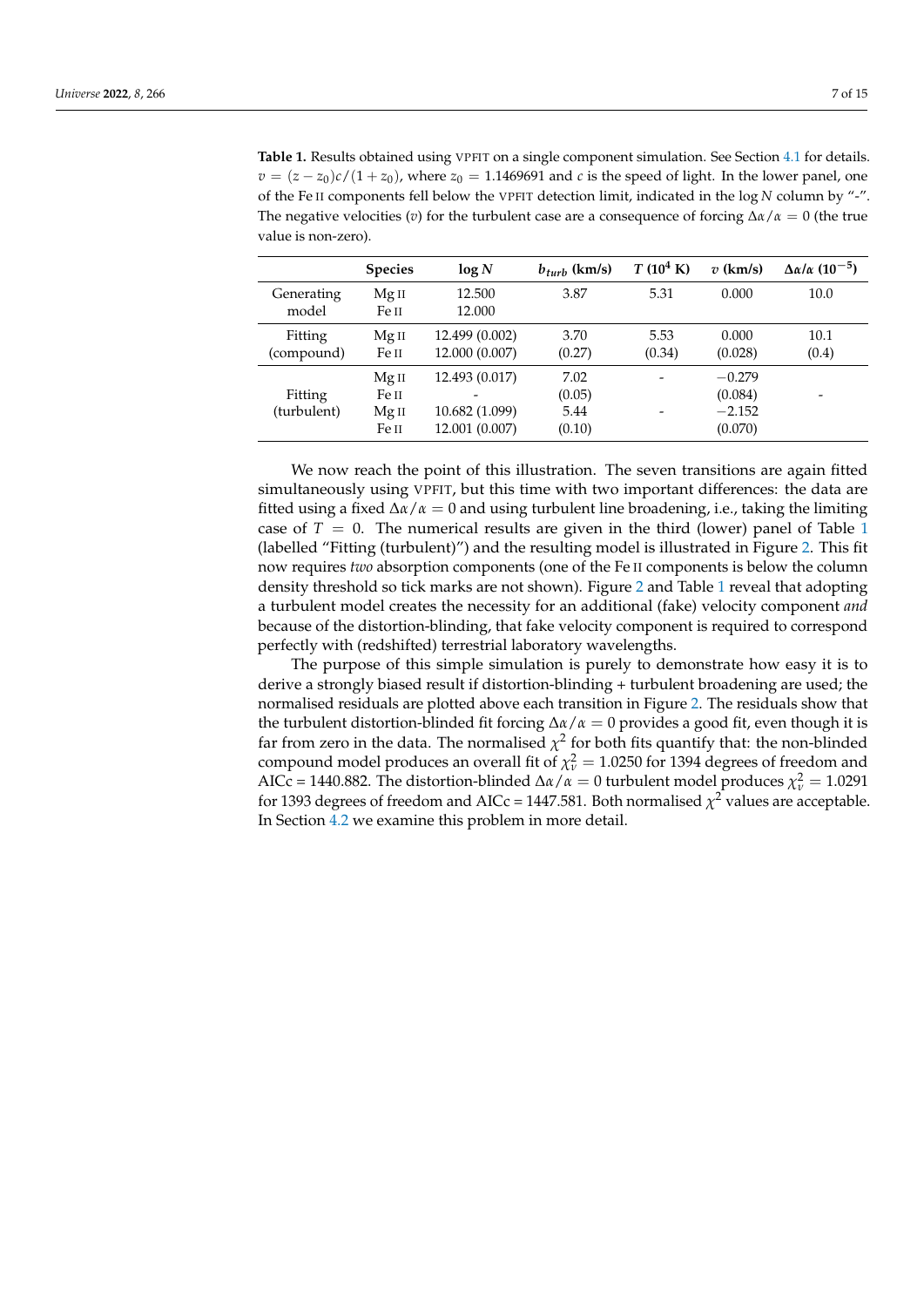<span id="page-7-0"></span>

**Figure 2.** The data (black histogram) in this plot corresponds to the upper panel labelled "Generating model" in Table [1.](#page-6-0) The model (continuous red curve) corresponds to the middle panel labelled "Fitting (turbulent)". See Section [4.1.](#page-4-2)

## <span id="page-7-1"></span>*4.2. Detailed Calculations Using* AI-VPFIT

Section [4.1](#page-4-2) illustrates that distortion-blinding + turbulent modelling has the capacity to significantly bias ∆*α*/*α* measurements towards zero. In this section we show that distortionblinding + turbulent modelling does not merely have the capacity to bias, but that it inevitably does so.

We first generate a simple synthetic spectrum. The absorption line parameters used were extracted from measurements (by us) of a real absorption system at *zabs* = 1.15 towards the publicly available ESPRESSO spectrum of the quasar HE0515–4414 [\[41\]](#page-14-11). A small section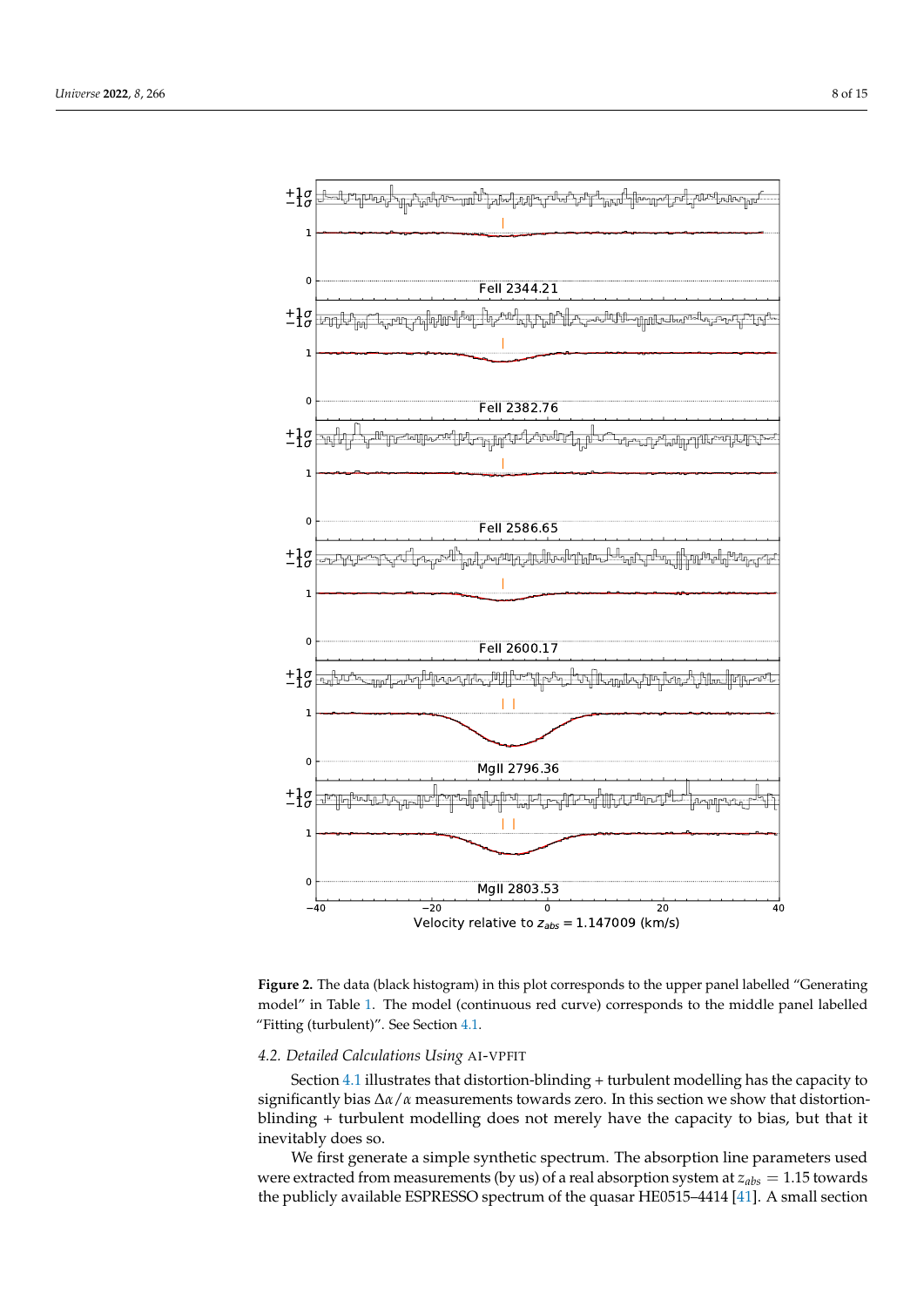of the system was used, rather than the entire system, to make calculating time shorter and because a small section serves the required purpose. The spectral characteristics are the same as the simulated spectrum described in Section [4.1.](#page-4-2) The absorption line parameters used to generate the synthetic spectrum are given in Table [2.](#page-8-0) The synthetic spectrum was created using  $\Delta \alpha / \alpha = 8.08 \times 10^{-6}$ , a value measured by us, without applying any kind of blinding, using the full absorption system (i.e., not a small section). The same seven transitions were generated as above.

<span id="page-8-0"></span>**Table 2.** Absorption line parameters used to generate the spectrum illustrated in Figure [3.](#page-9-0) See Section [4.2.](#page-7-1)

| log N(MgII) | log N(Fe II) | $b_{turb}$ (km/s) | $T(10^4 \text{ K})$ | $z_{abs}$ |
|-------------|--------------|-------------------|---------------------|-----------|
| 12.66       | 12.20        | 1.49              | 1.64                | 1.1469691 |
| 12.61       | 12.16        | 7.19              | 4.06                | 1.1469952 |

As Table [2](#page-8-0) shows, the line broadening used to generate the absorption simulation is compound i.e., each redshift has its own unique thermal and turbulent contribution. Many previous detailed analyses show that individual quasar absorption components exhibit compound and not turbulent broadening e.g., [\[27\]](#page-13-25), so our synthetic spectrum emulates real data in this respect. The next stage of our analysis is to model the synthetic data using the same procedures that have been applied to real data in e.g., [\[41\]](#page-14-11). Models are fitted using turbulent line broadening and  $\Delta \alpha / \alpha$  is fixed to zero i.e., we carry out the same distortion-blinding approach used in some previous works. We then apply AI-VPFIT [\[23\]](#page-13-21) multiple times, each time deriving an independently constructed best fit. AICc is used to select the best-fit model during each AI-VPFIT calculation. In each case, after the best-fit model is established, one final iteration using VPFIT is done, adding ∆*α*/*α* as an additional free parameter.

Figure [4](#page-10-0) gives histograms for four sets of 100 AI-VPFIT calculations (one for each combination of turbulent, compound, AICc, and SpIC models), revealing remarkable effects. The panel on the left demonstrates that using turbulent broadening with AICc generates a distribution that is clearly non-Gaussian, with severe bias towards ∆*α*/*α* = 0. No bias is seen for AICc/compound and the distribution looks well-behaved. The panel on the right shows results obtained using SpIC. In this case, significant bias is again seen if turbulent broadening is used, but not for compound broadening. The SpIC/compound ∆*α*/*α* results are more reliably determined than those for AICc/compound (compare the spreads of the compound points for AICc and SpIC results). The bin size in the histograms above is  $1.25 \times 10^{-6}$  and the 1 $\sigma$  statistical uncertainty for a typical compound broadened model with 2 components is  $2.13 \times 10^{-6}$ . Figure [4](#page-10-0) shows that the combination of distortionblinding + turbulent broadening is particularly damaging to the final result.

Figure [5](#page-10-1) is a visual breakdown of the number of redshift components needed to fit the spectral lines illustrated in Figure [3,](#page-9-0) for the four different combinations of AICc, SpIC, turbulent, and compound. Light blue bars correspond to metals (i.e., Mg II and Fe II in this case). Remembering that the true number of components is 2, we see that the only combination with 100% success is SpIC/compound, with AICc/compound almost as good. The turbulent results badly overfit the data, both AICc and SpIC giving most probable numbers of 4. The yellow bars correspond to interlopers i.e., additional absorption components required by AI-VPFIT to achieve an acceptable fit, but which were not identified as metals. No interlopers were present in the simulated data being fitted so these are weak features caused by chance correlated noise patterns that have no detectable impact (in terms of systematic bias) on the ∆*α*/*α* estimate.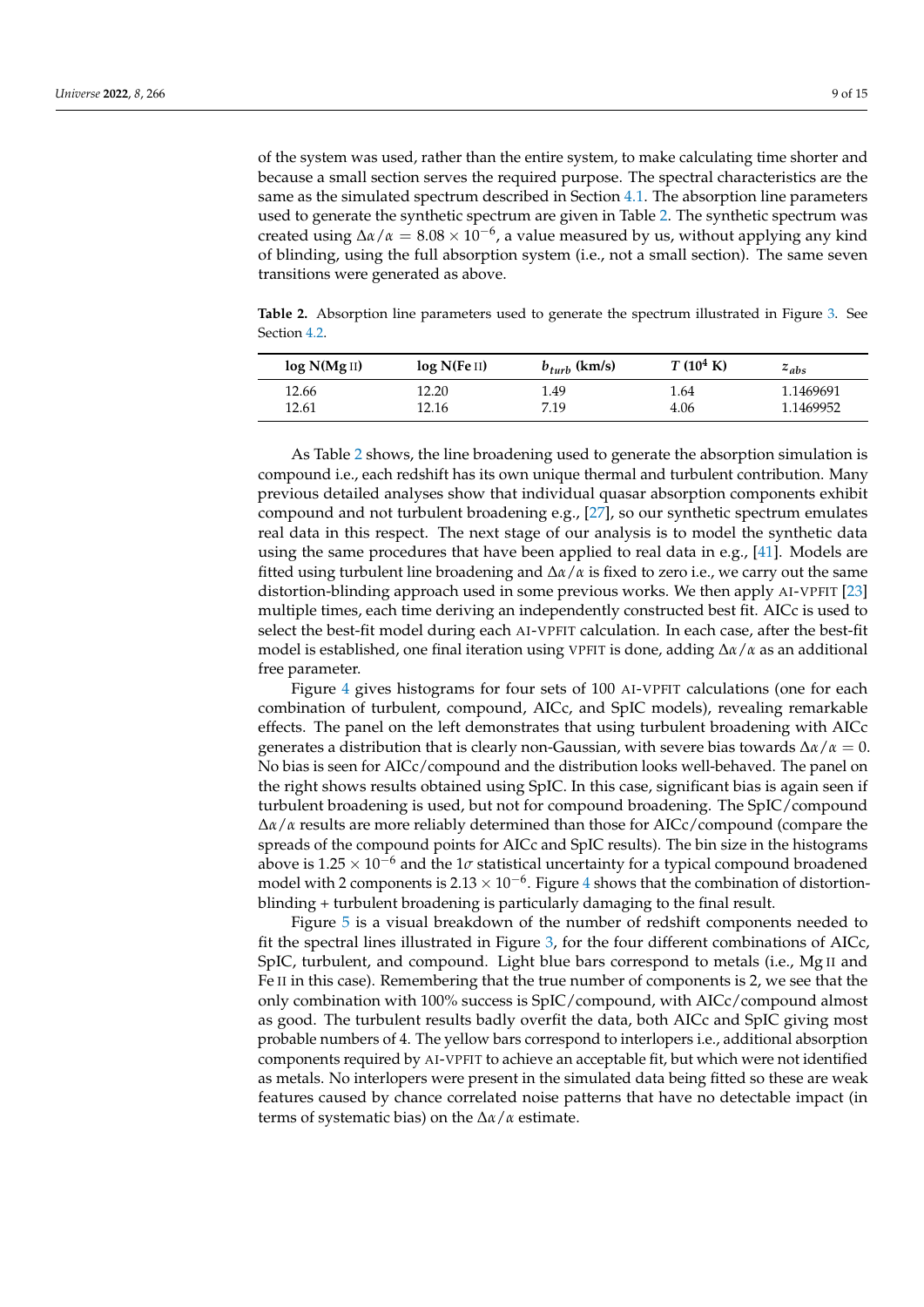<span id="page-9-0"></span>

**Figure 3.** Synthetic spectrum fitted with 4 sets of 100 AI-VPFIT models, as described in Section [4.2.](#page-7-1) Only 6 transitions are shown (the excluded transition, Fe II 2374 Å, is very weak). The parameter details are given in Table [2.](#page-8-0) The spectral characteristics are described in Section [4.1.](#page-4-2) The model (continuous red line) is a compound broadened model, randomly selected from our set of 100 fits. Vertical tick marks illustrate the best-fit component positions.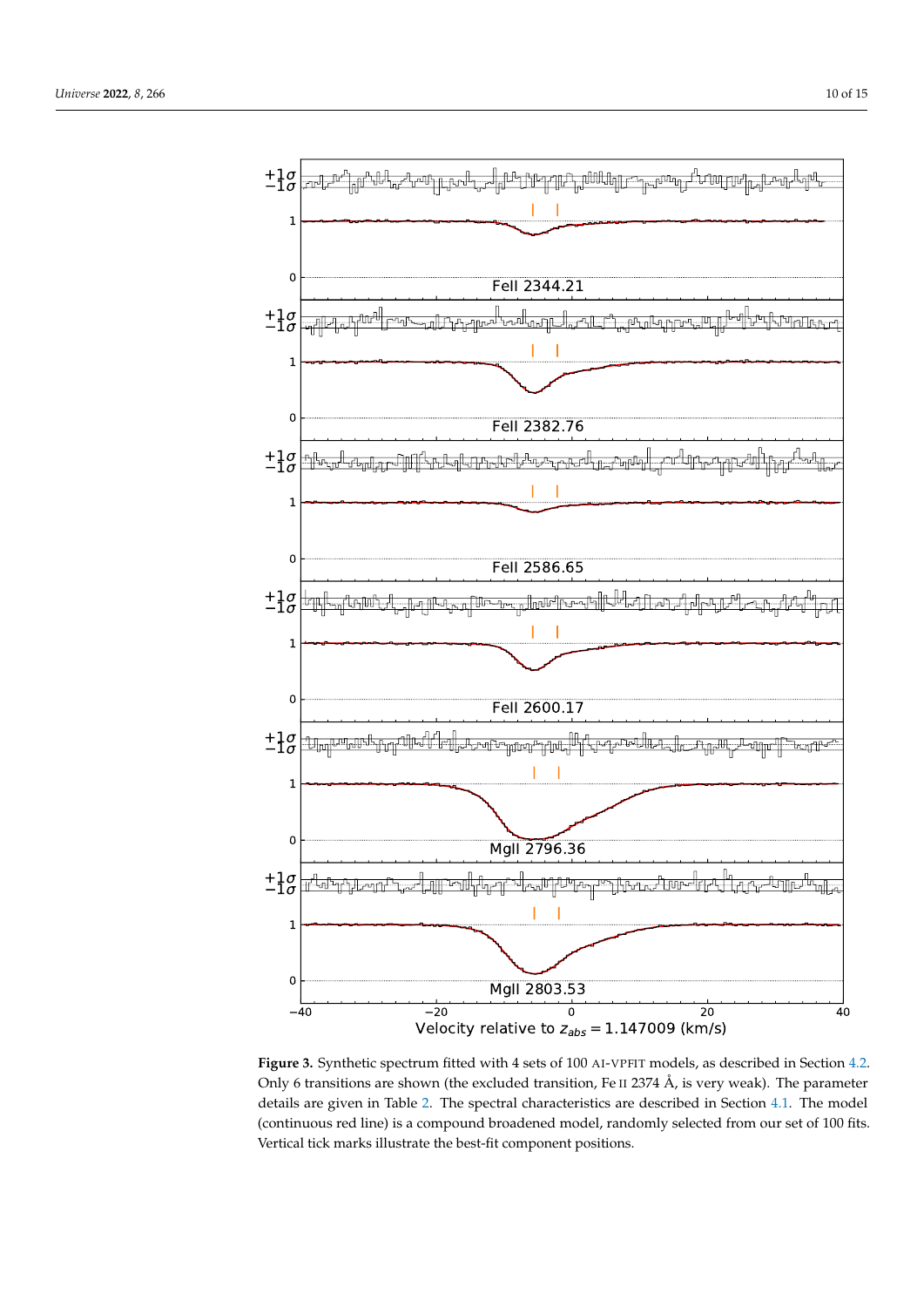<span id="page-10-0"></span>

**Figure 4.** Results from calculations simulating the impact of "blinding" on measurements of ∆*α*/*α*. The red bars show the results from fitting compound broadened models without using distortion blinding. Those results are correct and unbiased. The blue bars show the results from fitting turbulent broadened models and using distortion blinding. The results are stongly biased and the correct ∆*α*/*α* is not recovered. See Section [4.2.](#page-7-1)

<span id="page-10-1"></span>

**Figure 5.** Number of absorption components for the results illustrated in Figure [4.](#page-10-0) The spectrum being modelled comprised 2 components. **Top left**: AICc/turbulent results in severely over-fitted data (light blue). **Lower left**: SpIC/turbulent also over-fits the data but not quite as severely as AICc/turbulent. The turbulent model results have been obtained using distortion blinding, as described in Section [4.2.](#page-7-1) **Top right**: AICc/compound produces very slight over-fitting. **Lower right**: SpIC/compound produces no over-fitting. Distortion blinding has *not* been used for the compound model results. The yellow bars indicate additional interloper (i.e., components not identified as heavy element) components automatically included in the fits by AI-VPFIT. These are purely a consequence of chance noise correlations in the input spectrum and appear to have no impact on the final value of ∆*α*/*α* measured.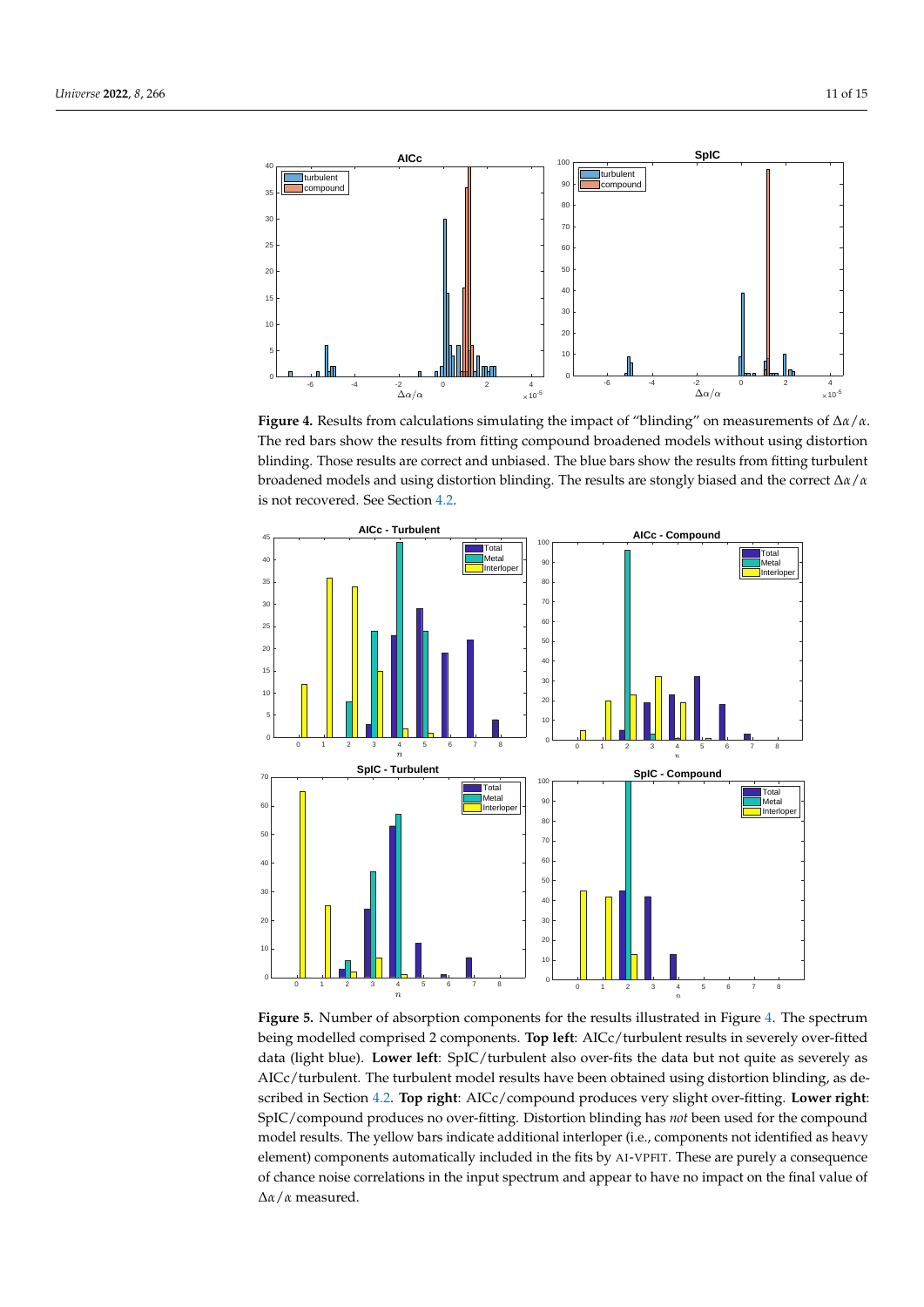Figure [6](#page-11-0) plots the 100 individual AI-VPFIT ∆*α*/*α* measurements. The distortion-blinded turbulent points (blue) are clearly heavily biased towards zero. Further, the majority of those points have far larger error bars (because of the overfitting and hence artificially increased blending) than a small subset closer to the correct value of  $\Delta\alpha/\alpha = 8.08 \times 10^{-6}$ . The compound points (not distortion-blinded, red) have substantially smaller error bars (no overfitting) and do not suffer bias. Interestingly, the blue points clearly exhibit model non-uniqueness whereas the red ones do not.

<span id="page-11-0"></span>

**Figure 6.** Plots of  $\Delta\alpha/\alpha$  vs.  $\chi^2_\nu$  for the 4 combinations of AICc, SpIC, turbulent, and compound. Distortion-blinding was applied to the turbulent (blue) points but not the compound (red) points. See Section [4.2.](#page-7-1) The two right hand panels are zoom-ins of the two left hand panels.

#### *4.3. A Retrospective on Distortion-Blinding*

Distortion-blinding was an attempt at taking a conservative approach to the subject. It is only because we have developed AI Monte-Carlo methods that we can now identify the adverse impact of interactive modellers (each probably taking a slightly different approach) using distortion-blinding + turbulent broadening. AI-VPFIT shows us how to avoid bias in measurements using high quality data from facilities like ESPRESSO on the VLT and, in the future, HIRES on the ELT. In fact, in the absence of distortionblinding, any reasonable analysis is effectively inherently blind anyway. If the fitting is done "manually" (i.e., using VPFIT), the process contains so many steps that it is inconceivable for a human to subconsciously construct a biased model unless the final measured value of ∆*α*/*α* is influenced directly by iteratively adjusting the model or adding new absorption components until a "preferred" value of ∆*α*/*α* is obtained. Given that analyses involving distortion-blinding have been carried out by different people at different times, the degree to which this has or has not happened in previously published measurements cannot be recovered.

Looking to future measurements, no tampering with the wavelength scale needs to be or should be done. If a fit is done using VPFIT, a far simpler (and *unbiased*) method of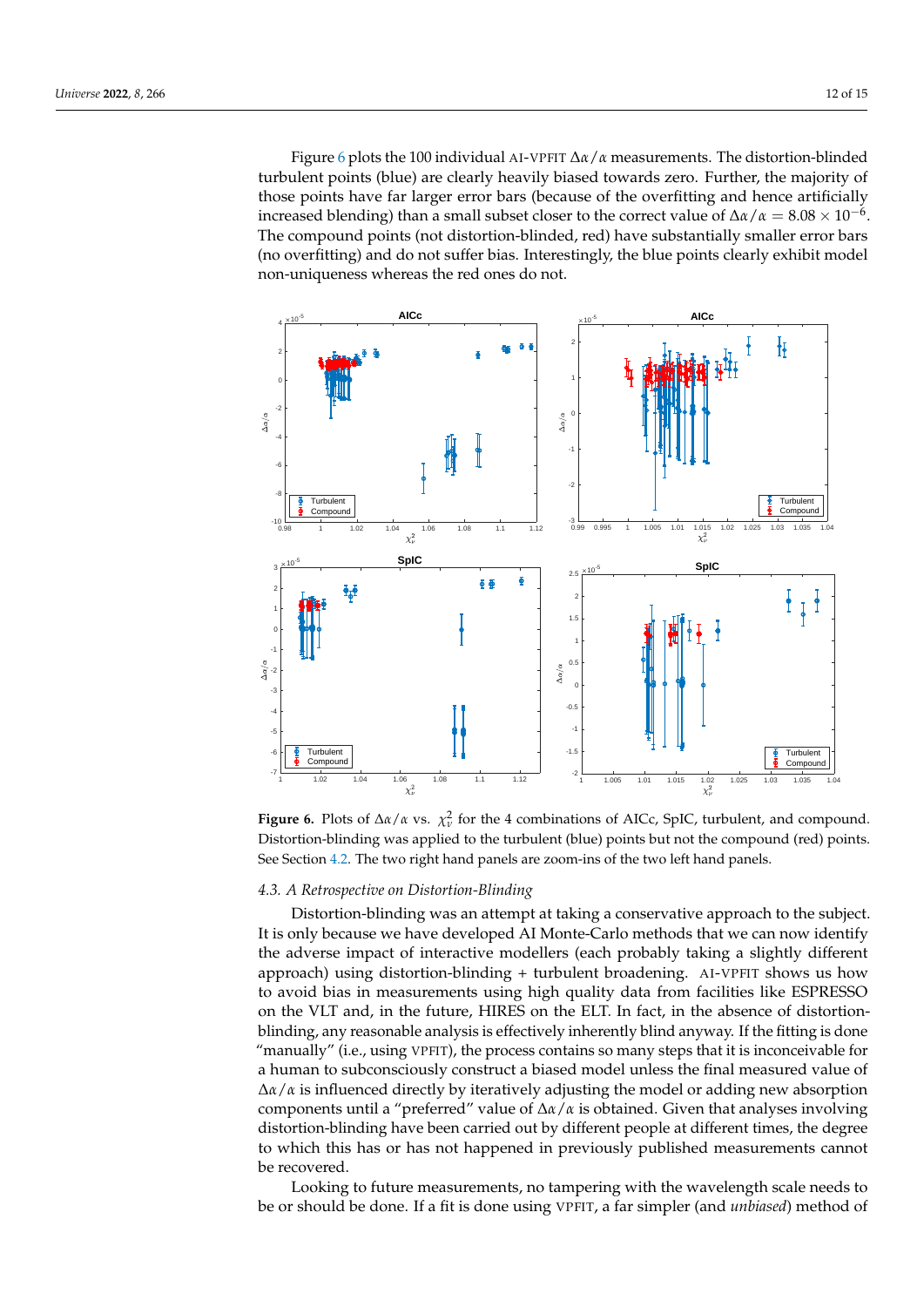"blinding" would be to switch off all output to the user containing any information about ∆*α*/*α* during the entire model construction process. ∆*α*/*α* must be a free parameter from the outset i.e., as soon as two or more transitions or species with differing sensitivities to *α* are incorporated—see [\[23\]](#page-13-21) for a discussion on this important point. Switching off ∆*α*/*α* output naturally renders any conscious or subconscious steering by the user impossible.

Analyses using the AI-VPFIT method, as described in [\[23\]](#page-13-21), are automatically blinded. There is no interactive input during the modelling procedure.

#### <span id="page-12-0"></span>**5. Discussion**

The calculations described in this work and accompanying discussions allow us to define some general requirements for spacetime measurements of varying fundamental constants:

- 1. When modelling/solving for ∆*α*/*α*, if fitting multiple species simultaneously, turbulent broadening should not be used. Instead only compound broadening should be used. If compound broadening is problematic because *T* is not sufficiently well constrained, either the measurement should be discarded, or possibly one could adopt a representative T as a fixed parameter, although in this case the uncertainty on ∆*α*/*α* may be artificially lowered. We have not investigated such an approach in this paper.
- 2. Distortion-blinding biases results and should be avoided. Deliberately distorting a spectrum and then solving for its velocity structure with ∆*α*/*α* forced to be zero is most likely to create a result that is biased towards  $\Delta \alpha / \alpha = 0$ . Previous  $\Delta \alpha / \alpha$ measurements carried out in this way should be repeated.
- 3. Some absorption systems suffer from model non-uniqueness. Therefore it is desirable to model each absorption system multiple times to quantify this.
- 4. In obtaining the observational data, wavelength coverage should be done using LFCs or FPs. If observations from different observing runs at different epochs are to be combined/jointly analysed, there should be calibration redundancy i.e., ideally calibrations always done with two LFCs or FPs. Accurate calibration reaching as blue as the atmospheric cutoff is essential to pick up lower rest-wavelength transitions.

An aside on the above is an interesting consequence of turbulent broadening with important implications for abundance measurements. Turbulent modelling generates spurious absorption components and these appear with meaningless relative abundances. The result is that the relative abundances from one absorption component to another appear to be highly (artificially) scattered. This is seen in Section [4.1](#page-4-2) and Figures [1](#page-5-0) and [2.](#page-7-0) Let  $\Delta = \log N(Mg_{II}) - \log N(Fe_{II})$ . Table [1](#page-6-0) gives  $\Delta$ (true) = 0.5,  $\Delta$ (compound) = 0.5, ∆(turbulent, *v* = −2.152) = −1.3, ∆(turbulent, *v* = −0.279) ∼ 2.5, where, for the purposes of this illustration, the latter assumes a column density detection threshold of 10.0, so is an order of magnitude estimate. This means that claims for significant relative abundance fluctuations across an absorption complex may be incorrect if turbulent broadening has been assumed. If, instead, *summed* column densities are used for a complex, no spurious effects would be seen.

**Author Contributions:** Conceptualization: J.K.W.; Formal analysis: C.-C.L.; Investigation: D.M. All authors have read and agreed to the published version of the manuscript.

**Funding:** We are grateful to the John Templeton Foundation for support.

**Data Availability Statement:** We thank the ESPRESSO consortium for making public the reduced ESPRESSO spectrum of HE0515–4414 that we used for some of the calculations in this paper.

**Acknowledgments:** The supercomputer calculations described in this paper were carried out using OzSTAR at the Centre for Astrophysics and Supercomputing at Swinburne University of Technology. We also thank Mariusz P. Dabrowski and Vincenzo Salzano for organising the Alternative Gravities and Fundamental Cosmology ALTECOSMOFUN'21 conference, Szczecin, Poland, 6–10 September 2021, and Bob Carswell and Paolo Molaro for comments on a draft of this paper.

**Conflicts of Interest:** The authors declare no conflict of interest.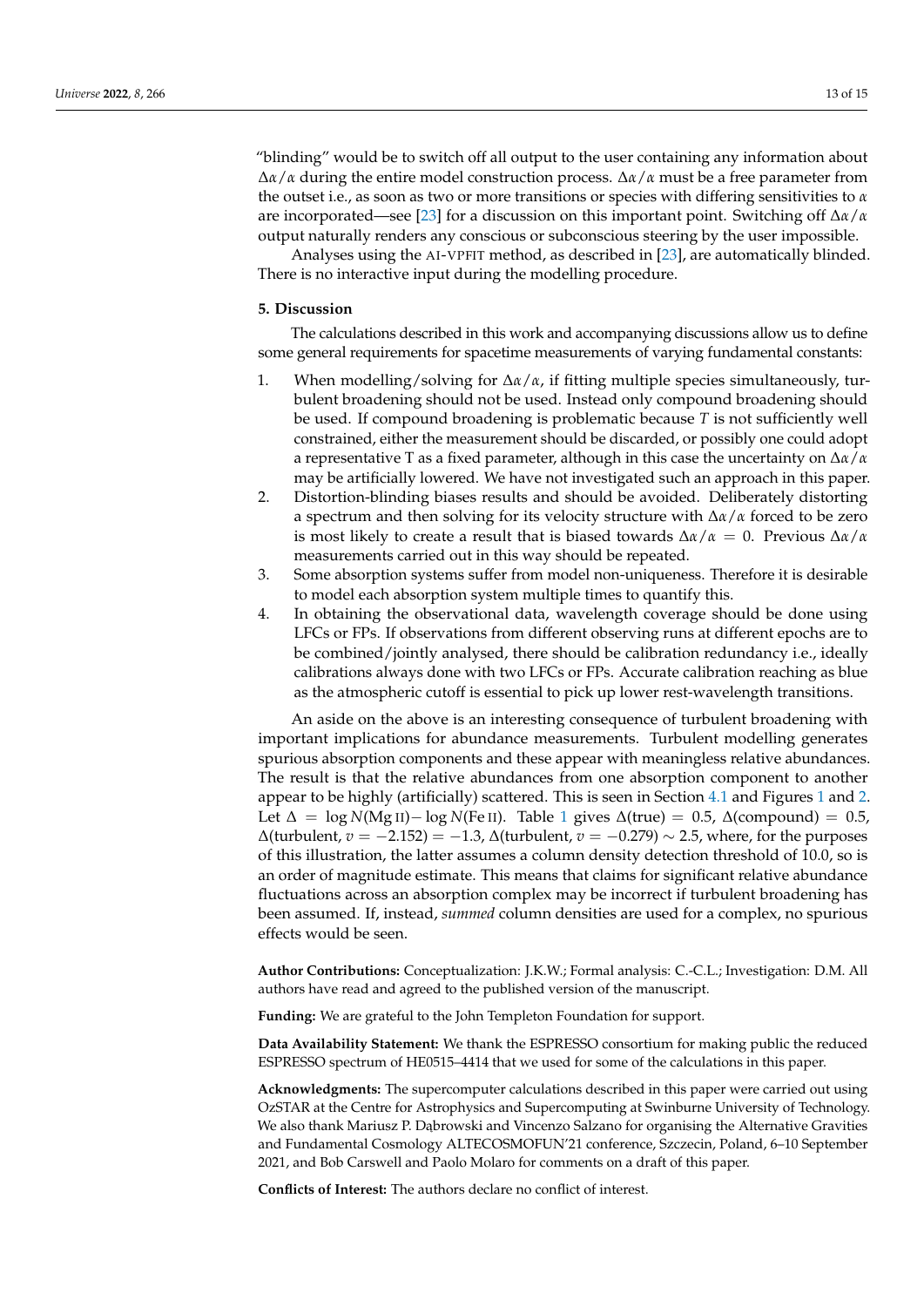# **References**

- <span id="page-13-0"></span>1. Dzuba, V.A.; Flambaum, V.V.; Webb, J.K. Space-Time Variation of Physical Constants and Relativistic Corrections in Atoms. *Phys. Rev. Lett.* **1999**, *82*, 888–891. [\[CrossRef\]](http://doi.org/10.1103/PhysRevLett.82.888)
- <span id="page-13-1"></span>2. Webb, J.K.; Flambaum, V.V.; Churchill, C.W.; Drinkwater, M.J.; Barrow, J.D. Search for Time Variation of the Fine Structure Constant. *Phys. Rev. Lett.* **1999**, *82*, 884–887. [\[CrossRef\]](http://dx.doi.org/10.1103/PhysRevLett.82.884)
- <span id="page-13-2"></span>3. Pepe, F.; Cristiani, S.; Rebolo, R.; Santos, N.C.; Dekker, H.; Cabral, A.; Di Marcantonio, P.; Figueira, P.; Lo Curto, G.; Lovis, C.; et al. ESPRESSO at VLT. On-sky performance and first results. *Astron. Astrophys.* **2021**, *645*, A96. [\[CrossRef\]](http://dx.doi.org/10.1051/0004-6361/202038306)
- <span id="page-13-3"></span>4. Marconi, A.; Marcantonio, P.D.; D'Odorico, V.; Cristiani, S.; Maiolino, R.; Oliva, E.; Origlia, L.; Riva, M.; Valenziano, L.; Zerbi, F.M.; et al. EELT-HIRES the high-resolution spectrograph for the E-ELT. In Proceedings of Ground-Based and Airborne Instrumentation for Astronomy VI, Edinburgh, UK, 26 June–1 July 2016.
- <span id="page-13-4"></span>5. Tamai, R.; Koehler, B.; Cirasuolo, M.; Biancat-Marchet, F.; Tuti, M.; Gonzáles Herrera, J.C. The ESO's ELT construction status. In Proceedings of Ground-Based and Airborne Telescopes VII, Austin, TX, USA, 10–15 June 2018.
- <span id="page-13-5"></span>6. Molaro, P.; Levshakov, S.A.; Monai, S.; Centurión, M.; Bonifacio, P.; D'Odorico, S.; Monaco, L. UVES radial velocity accuracy from asteroid observations. I. Implications for fine structure constant variability. *Astron. Astrophys.* **2008**, *481*, 559–569. [\[CrossRef\]](http://dx.doi.org/10.1051/0004-6361:20078864)
- <span id="page-13-6"></span>7. Rahmani, H.; Wendt, M.; Srianand, R.; Noterdaeme, P.; Petitjean, P.; Molaro, P.; Whitmore, J.B.; Murphy, M.T.; Centurion, M.; Fathivavsari, H.; et al. The UVES large program for testing fundamental physics—II. Constraints on a change in *µ* towards quasar HE 0027-1836. *Mon. Not. R. Astron. Soc.* **2013**, *435*, 861–878. [\[CrossRef\]](http://dx.doi.org/10.1093/mnras/stt1356)
- <span id="page-13-7"></span>8. Whitmore, J.B.; Murphy, M.T. Impact of instrumental systematic errors on fine-structure constant measurements with quasar spectra. *Mon. Not. R. Astron. Soc.* **2015**, *447*, 446–462. [\[CrossRef\]](http://dx.doi.org/10.1093/mnras/stu2420)
- <span id="page-13-8"></span>9. Dumont, V.; Webb, J.K. Modelling long-range wavelength distortions in quasar absorption echelle spectra. *Mon. Not. R. Astron. Soc.* **2017**, *468*, 1568–1574. [\[CrossRef\]](http://dx.doi.org/10.1093/mnras/stx381)
- <span id="page-13-9"></span>10. Webb, J.K.; Carswell, R.F.; Lee, C.C. Precision in high resolution absorption line modelling, analytic Voigt derivatives, and optimization methods. *Mon. Not. R. Astron. Soc.* **2021**, *508*, 3620–3633. [\[CrossRef\]](http://dx.doi.org/10.1093/mnras/stab2895)
- <span id="page-13-10"></span>11. Hänsch, T.W. Nobel Lecture: Passion for precision. *Rev. Mod. Phys.* **2006**, *78*, 1297–1309. 1297. [\[CrossRef\]](http://dx.doi.org/10.1103/RevModPhys.78.1297)
- 12. Steinmetz, T.; Wilken, T.; Araujo-Hauck, C.; Holzwarth, R.; Hänsch, T.W.; Pasquini, L.; Manescau, A.; D'Odorico, S.; Murphy, M.T.; Kentischer, T.; et al. Laser Frequency Combs for Astronomical Observations. *Science* **2008**, *321*, 1335. [\[CrossRef\]](http://dx.doi.org/10.1126/science.1161030)
- <span id="page-13-11"></span>13. Hänsch, T.W.; Picqué, N. Laser Spectroscopy and Frequency Combs. *J. Phys. Conf. Ser.* **2013**, *467*, 012001. [\[CrossRef\]](http://dx.doi.org/10.1088/1742-6596/467/1/012001)
- <span id="page-13-12"></span>14. Milakovi´c, D.; Pasquini, L.; Webb, J.K.; Lo Curto, G. Precision and consistency of astrocombs. *Mon. Not. R. Astron. Soc.* **2020**, *493*, 3997–4011. [\[CrossRef\]](http://dx.doi.org/10.1093/mnras/staa356)
- <span id="page-13-15"></span>15. Probst, R.A.; Milaković, D.; Toledo-Padrón, B.; Lo Curto, G.; Avila, G.; Brucalassi, A.; Canto Martins, B.L.; de Castro Leão, I.; Esposito, M.; González Hernández, J.I.; et al. A crucial test for astronomical spectrograph calibration with frequency combs. *Nat. Astron.* **2020**, *4*, 603–608. [\[CrossRef\]](http://dx.doi.org/10.1038/s41550-020-1010-x)
- <span id="page-13-13"></span>16. Schmidt, T.M.; Molaro, P.; Murphy, M.T.; Lovis, C.; Cupani, G.; Cristiani, S.; Pepe, F.A.; Rebolo, R.; Santos, N.C.; Abreu, M.; et al. Fundamental physics with ESPRESSO: Towards an accurate wavelength calibration for a precision test of the fine-structure constant. *Astron. Astrophys.* **2021**, *646*, A144. [\[CrossRef\]](http://dx.doi.org/10.1051/0004-6361/202039345)
- <span id="page-13-14"></span>17. Mayor, M.; Pepe, F.; Queloz, D.; Bouchy, F.; Rupprecht, G.; Lo Curto, G.; Avila, G.; Benz, W.; Bertaux, J.L.; Bonfils, X.; et al. Setting New Standards with HARPS. *Messenger* **2003**, *114*, 20–24.
- <span id="page-13-16"></span>18. Carswell, R.F. Bob Carswell's Homepage. Available online: <https://people.ast.cam.ac.uk/~rfc/> (accessed on 27 January 2022).
- <span id="page-13-17"></span>19. Carswell, R.F.; Webb, J.K. VPFIT: Voigt Profile Fitting Program. Available online: [http://ascl.net/1408.015\(](http://ascl.net/1408.015)accessed on 27 January 2022)
- <span id="page-13-18"></span>20. Lee, C.C.; Webb, J.K.; Carswell, R.F. Addendum: Precision in high resolution absorption line modelling, analytic Voigt derivatives, and optimisation methods. *arXiv* **2021**, arXiv:2112.14490.
- <span id="page-13-19"></span>21. Carswell, R.F.; Webb, J.K. VPFIT User Guide. Available online: <https://www.overleaf.com/read/vbxkcfnfgksr> (accessed on 27 January 2022).
- <span id="page-13-20"></span>22. Lee, C.C.; Webb, J.K.; Carswell, R.F. Quantum mechanics at high redshift - modelling damped Lyman-*α* absorption systems. *Mon. Not. R. Astron. Soc.* **2020**, *491*, 5555–5571. [\[CrossRef\]](http://dx.doi.org/10.1093/mnras/stz3170)
- <span id="page-13-21"></span>23. Lee, C.C.; Webb, J.K.; Carswell, R.F.; Milaković, D. Artificial intelligence and quasar absorption system modelling; application to fundamental constants at high redshift. *Mon. Not. R. Astron. Soc.* **2021**, *504*, 1787–1800. [\[CrossRef\]](http://dx.doi.org/10.1093/mnras/stab977)
- <span id="page-13-22"></span>24. Wilczynska, M.R.; Webb, J.K.; King, J.A.; Murphy, M.T.; Bainbridge, M.B.; Flambaum, V.V. A new analysis of fine-structure constant measurements and modelling errors from quasar absorption lines. *Mon. Not. R. Astron. Soc.* **2015**, *454*, 3082–3093. [\[CrossRef\]](http://dx.doi.org/10.1093/mnras/stv2148)
- <span id="page-13-23"></span>25. Lee, C.C.; Webb, J.K.; Milaković, D.; Carswell, R.F. Non-uniqueness in quasar absorption models and implications for measurements of the fine structure constant. *Mon. Not. R. Astron. Soc.* **2021**, *507*, 27–42. [\[CrossRef\]](http://dx.doi.org/10.1093/mnras/stab2005)
- <span id="page-13-24"></span>26. Milaković, D.; Lee, C.C.; Carswell, R.F.; Webb, J.K.; Molaro, P.; Pasquini, L. A new era of fine structure constant measurements at high redshift. *Mon. Not. R. Astron. Soc.* **2021**, *500*, 1–21. [\[CrossRef\]](http://dx.doi.org/10.1093/mnras/staa3217)
- <span id="page-13-25"></span>27. Noterdaeme, P.; Balashev, S.; Ledoux, C.; Duchoquet, G.; López, S.; Telikova, K.; Boissé, P.; Krogager, J.K.; De Cia, A.; Bergeron, J. Sharpening quasar absorption lines with ESPRESSO. Temperature of warm gas at z ∼ 2, constraints on the Mg isotopic ratio, and structure of cold gas at z ∼ 0.5. *Astron. Astrophys.* **2021**, *651*, A78. [\[CrossRef\]](http://dx.doi.org/10.1051/0004-6361/202140501)